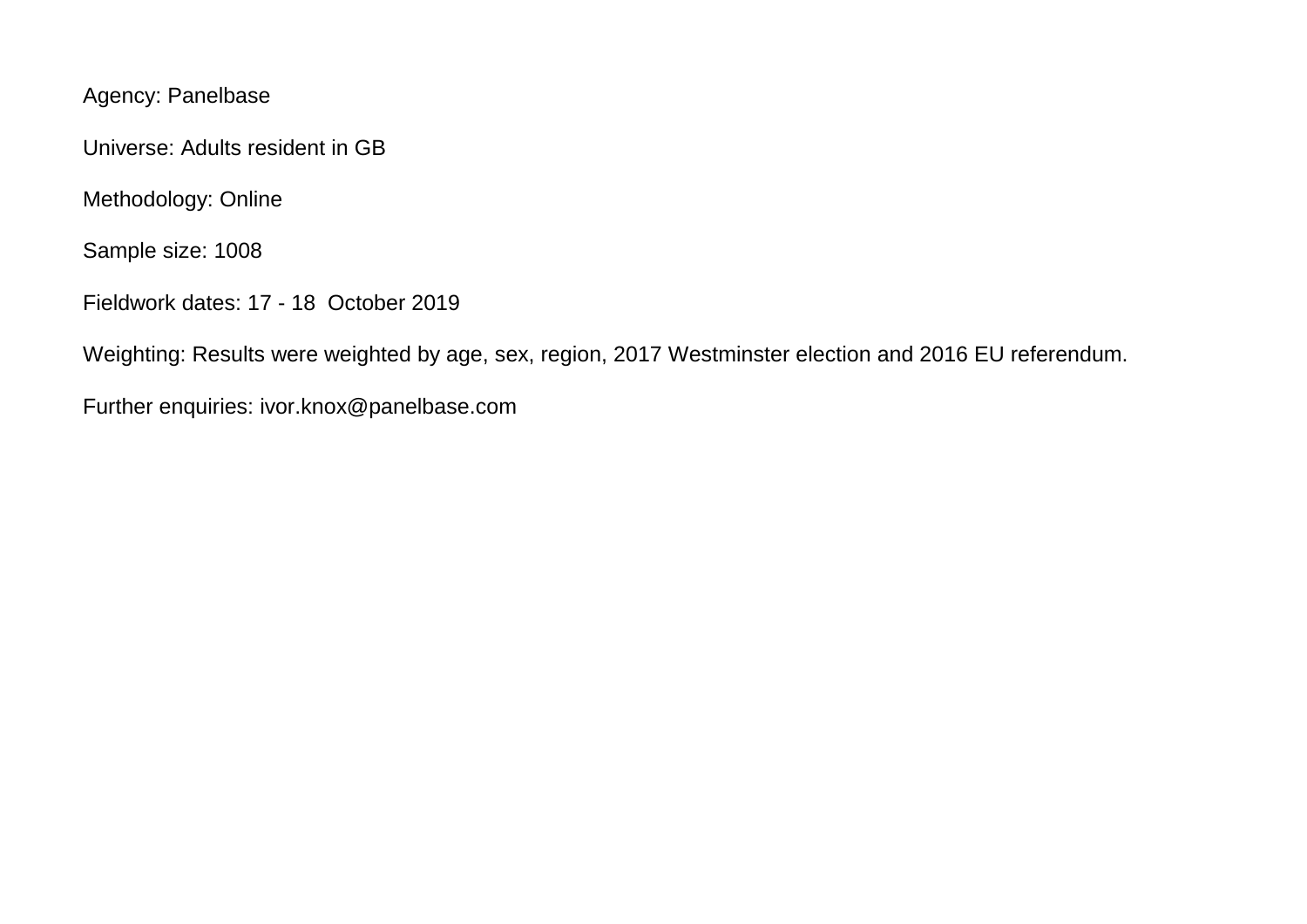| Base: 1,008                                                                                           |                | Gender X Age         |                       |              |                            |              |                             |               | S4. SEG           |              | 2017 Westminster |                       |              | Westminster Voting<br>Intention |                        |               | 2016 EU Referendum |                              | Q8b. How would you vote if<br>another EU Referendum took<br>place tomorrow? |                |                      |             |                      | Q10. Do you support or<br>oppose the deal which the<br>UK government has just<br>agreed with the EU? |               | to support the deal as long<br>confirmatory referendum,<br>deal or remaining in the EU. | Q11. Some MPs are willing<br>as it is then put to a<br>with the public being asked<br>to choose between this new<br>Which of the following is |              |
|-------------------------------------------------------------------------------------------------------|----------------|----------------------|-----------------------|--------------|----------------------------|--------------|-----------------------------|---------------|-------------------|--------------|------------------|-----------------------|--------------|---------------------------------|------------------------|---------------|--------------------|------------------------------|-----------------------------------------------------------------------------|----------------|----------------------|-------------|----------------------|------------------------------------------------------------------------------------------------------|---------------|-----------------------------------------------------------------------------------------|-----------------------------------------------------------------------------------------------------------------------------------------------|--------------|
|                                                                                                       |                | Male x               | Male x<br>18-34 35-54 | $55+$        | $x 18-34$ $x 35-54$ $x 55$ |              | Male x Female Female Female | ABC1          | C <sub>2</sub> DE | CON          | LAB              | LIB<br>DEM            | CON          | LAB                             | LIB<br>DEM             | Remain: Leave |                    | Did not<br>vote              |                                                                             | Remain Leave   | Don't<br>know        | not<br>vote | Would Support Oppose |                                                                                                      | Don't<br>Know | Vote for Reject Don't<br>the deal the deal know                                         |                                                                                                                                               |              |
| Total                                                                                                 |                | 1008<br>146<br>(113) | 174<br>(192)          | 171<br>(177) | 144<br>(172)               | 176          | 196<br>$(154)$ $(199)$      | 534<br>(548)  | 474<br>(460)      | 355<br>(319) | 335<br>(336)     | 62<br>(53)            | 277          | 217<br>$(261)$ $(220)$ $(129)$  | 139                    | 410<br>(428)  | 446<br>(428)       | 152<br>(152)                 | 448<br>(460)                                                                | 446<br>(433)   | 55<br>(55)           | 10<br>(11)  | 324<br>(315)         | 279<br>(286)                                                                                         | 405<br>(407)  | 386<br>(387)                                                                            | 316<br>(319)                                                                                                                                  | 306<br>(302) |
|                                                                                                       | 1008)          |                      |                       |              |                            |              |                             |               |                   |              |                  |                       |              |                                 |                        |               |                    |                              |                                                                             |                |                      |             |                      |                                                                                                      |               |                                                                                         |                                                                                                                                               |              |
| Q3. Who would you vote for if a UK<br><b>Base: Likely Voters</b><br>Parliamentary Election took place | 821<br>(824)   | 124<br>(96)          | 148<br>(165)          | 155<br>(160) | 103<br>(124)               | 128          | 163<br>$(112)$ $(167)$      | 455<br>(468)  | 366<br>(356)      | 320<br>(290) | 297<br>(299)     | 53<br>(45)            | 258<br>(244) | 190                             | 125<br>$(193)$ $(116)$ | 363<br>(380)  | 383<br>(370)       | 75<br>(74)                   | 396<br>(406)                                                                | 383<br>(376)   | 33<br>(32)           | (3)         | 280<br>(274)         | 253<br>(261)                                                                                         | 288<br>(289)  | 332<br>(333)                                                                            | 280<br>(284)                                                                                                                                  | 209<br>(207) |
| tomorrow?<br>Conservative                                                                             | 258            |                      | 33                    | 63           | 22                         | 26           |                             | 143           | 11                | 214          | 19               |                       | 258          |                                 |                        | 61            | 183                | 14                           | 45                                                                          | 205            |                      |             | 184                  | 18                                                                                                   | 56            | 99                                                                                      | 88                                                                                                                                            | 71           |
|                                                                                                       | 31%            | 28%                  | 23%                   | 41%          | 21%                        | 20%          | 49%                         | 31%           | 31%               | 67%          | 6%               | 4%                    | 100%         |                                 |                        | 17%           | 48%                | 19%                          | 11%                                                                         | 53%            | 15%                  | 14%         | 65%                  | 7%                                                                                                   | 20%           | 30%                                                                                     | 32%                                                                                                                                           | 34%          |
| Labour                                                                                                | 190<br>23%     | 41<br>33%            | 4(<br>27%             | 25<br>16%    | 38<br>36%                  | 32<br>25%    | 8%                          | 95<br>21%     | 26%               | 3%           | 166<br>56%       | 2%                    |              | 190<br>0.100%                   |                        | 123<br>34%    | 51.<br>13%         | 22%                          | 142<br>36%                                                                  | 39<br>10%      | 22%                  | 52%         | -28<br>10%           | 100<br>39%                                                                                           | -62<br>21%    | 81<br>24%                                                                               | 68<br>24%                                                                                                                                     | 40<br>19%    |
| Liberal Democrat                                                                                      | 125<br>15%     | 22<br>18%            | 26<br>18%             | 28<br>18%    |                            | 22<br>18%    | $\mathcal{P}$<br>13%        | 91<br>20%     | 9%                | 28<br>9%     | 39<br>13%        | 79%                   |              | $\Omega$                        | 12                     | 95<br>26%     | 13                 | 22%                          | 114<br>29%                                                                  | 2%             | 13%                  |             | 13<br>5%             | 70<br>28%                                                                                            | 14%           | 61<br>18%                                                                               | 43<br>15%                                                                                                                                     | 20<br>10%    |
| The Brexit Party                                                                                      | 79             | 10                   | $\overline{2}$        |              | 4%                         | 15           |                             | 37            |                   |              | 14               |                       |              |                                 | 0:100%                 |               | 3%<br>69           |                              |                                                                             | 76             |                      |             | 27                   | 21                                                                                                   |               | 24                                                                                      | 38                                                                                                                                            |              |
|                                                                                                       | 10%            | 8%                   | 13%                   | 12%          | 2%                         | 12%          | 9%                          | 8%            | 11%               | 11%          | <b>5%</b>        | 7%                    | $\Omega$     | $\mathbf{a}$                    |                        | < 1%          | <b>18%</b>         | 11%                          | < 1%                                                                        | 20%            | $\Omega$             |             | 10%                  | 8%                                                                                                   | 11%           | <b>7%</b>                                                                               | 14%                                                                                                                                           | 8%           |
| SNP                                                                                                   | 26<br>3%       | 2%                   | 6%                    | 3%           | 3%                         | 4%           | 2%                          | 16<br>3%      | 3%                |              | $< 1\%$          |                       | $\Omega$     | $\Omega$<br>$\Omega$            |                        | 23<br>6%      | $< 1\%$            | < 1%                         | 25<br>6%                                                                    |                | $\Omega$<br>$\Omega$ |             | 1%                   | 17<br>7%                                                                                             | 2%            | 11<br>3%                                                                                | 13<br>5%                                                                                                                                      | 1%           |
| Green                                                                                                 | 24             |                      |                       |              |                            |              |                             | 16            |                   |              | 11               |                       |              | $\Omega$                        |                        | 13            |                    |                              | 18                                                                          |                |                      |             |                      |                                                                                                      |               | 13                                                                                      |                                                                                                                                               |              |
| UKIP                                                                                                  | 3%             | 5%                   | < 1%                  | 2%           | 9%                         | 3%           | 1%                          | 4%            | 2%                |              | 4%               |                       | $\Omega$     | $\mathbf{0}$<br>$\mathbf{0}$    |                        | 3%            | 1%                 | 10%                          | 5%                                                                          | 1%             | 6%                   |             | 2%                   | 3%                                                                                                   | 4%            | 4%                                                                                      | 2%                                                                                                                                            | 3%           |
|                                                                                                       | $< 1\%$        |                      | < 1%                  |              | $< 1\%$                    | 2%           |                             | $< 1\%$       | < 1%              |              | $< 1\%$          |                       | $\Omega$     | $\Omega$                        |                        | $< 1\%$       | 1%                 |                              | < 1%                                                                        | 1%             | $\Omega$             |             | $\Omega$             | $< 1\%$                                                                                              | 1%            | $< 1\%$                                                                                 | $< 1\%$                                                                                                                                       | < 1%         |
| Other                                                                                                 | $< 1\%$        | 2%                   |                       |              | $\Omega$                   | $\mathbf{0}$ | 2%                          | $< 1\%$       | $< 1\%$           | < 1%         | < 1%             |                       | $\Omega$     | $\Omega$<br>$\Omega$            |                        |               | 1%                 | 1%                           | $< 1\%$                                                                     | 1%             | $\Omega$             |             | $< 1\%$              | $< 1\%$                                                                                              | $< 1\%$       | < 1%                                                                                    | < 1%                                                                                                                                          | $< 1\%$      |
| Would not vote                                                                                        |                |                      |                       |              |                            |              |                             |               |                   |              |                  |                       |              | $\Omega$                        |                        |               |                    |                              |                                                                             |                | $\Omega$             |             |                      |                                                                                                      |               |                                                                                         |                                                                                                                                               |              |
| Don't Know/ Not sure                                                                                  | $< 1\%$<br>101 |                      | 16                    | $< 1\%$      | $< 1\%$<br>21              | 21           |                             | $< 1\%$<br>45 | $< 1\%$           | < 1%<br>33   | $< 1\%$<br>39    |                       | $\Omega$     | $\Omega$<br>$\Omega$            |                        | < 1%<br>42    | $< 1\%$<br>48      |                              | 47                                                                          | $\Omega$<br>43 | $\Omega$<br>11       | 35%         | 18                   | < 1%<br>14                                                                                           | $< 1\%$       | 37                                                                                      | $< 1\%$<br>17                                                                                                                                 | < 1%<br>47   |
|                                                                                                       | 12%            | 5%                   | 11%                   | 8%           | 21%                        | 16%          | 15%                         | 10%           | 15%               | 10%          | 13%              |                       |              |                                 |                        | 12%           | <b>13%</b>         | 14%                          | 12%                                                                         | <b>11%</b>     | 33%                  |             | 6%                   | 6%                                                                                                   | 24%           | 11%                                                                                     | 6%                                                                                                                                            | 22%          |
| Prefer not to say                                                                                     | $< 1\%$        |                      | < 1%                  | $\Omega$     | 3%                         | $\Omega$     | 1%                          | $< 1\%$       | < 19              |              | $< 1\%$          | 2%                    |              |                                 |                        | $< 1\%$       | $< 1\%$            | 1%                           | $< 1\%$                                                                     | $\Omega$       | 12%                  |             | $\Omega$             | $< 1\%$                                                                                              | 2%            | $< 1\%$                                                                                 | $< 1\%$                                                                                                                                       | 1%           |
| Q3. Who would you vote for if a UK<br><b>Base: Likely Voters excluding undecided</b>                  | 714            | 118                  | 131                   | 143          | 79                         | 107          | 137                         | 406           | 308               | 287          | 257              |                       | 258          | 190                             | 125                    | 318           | 333                | 64                           | 347                                                                         | 340            | 18                   |             | 263                  | 238                                                                                                  | 214           | 293                                                                                     | 262                                                                                                                                           | 160          |
| Parliamentary Election took place                                                                     | (719)          | (91)                 | (147)                 | (147)        | (98)                       |              | $(95)$ $(141)$              |               | $(417)$ $(302)$   | (258)        | (260)            | (41)                  | (244)        |                                 | $(193)$ $(116)$        | (333)         | (323)              | (63)                         | (357)                                                                       | (335)          | (17)                 | (3)         | (256)                | (245)                                                                                                | (218)         | (296)                                                                                   | (265)                                                                                                                                         | (158)        |
| tomorrow?<br>Conservative                                                                             | 258            | 34                   | 33                    | 63           | 22                         | 26           |                             | 143           | 11                | 214          | 19               |                       | 258          | $\mathbf{0}$                    |                        | 61            | 183                | 14                           | 45                                                                          | 205            |                      |             | 184                  | 18                                                                                                   | 56            | 99                                                                                      | 88                                                                                                                                            | 71           |
| Labour                                                                                                | 36%<br>190     | 29%<br>41            | 26%                   | 44%<br>25    | <b>27%</b><br>38           | 24%<br>32    | 58%                         | 35%<br>95     | 37%               | 74%          | 7%<br>166        | 4%                    | 100%         | 190                             |                        | 19%<br>123    | 55%<br>51          | 22%                          | 13%<br>142                                                                  | 60%<br>39      | 26%                  | 14%         | 70%<br>28            | 8%<br>100                                                                                            | 26%           | 34%<br>81                                                                               | 34%<br>68                                                                                                                                     | 44%<br>40    |
|                                                                                                       | 27%            | 35%                  | 31%                   | 18%          | 47%                        | 30%          | 10%                         | 23%           | 31%               | 3%           | 65%              | 2%                    | $\bullet$    | 100%                            |                        | 39%           | <b>15%</b>         | 26%                          | 41%                                                                         | 11%            | 40%                  | 52%         | 11%                  | 42%                                                                                                  | 29%           | 28%                                                                                     | 26%                                                                                                                                           | 25%          |
| Liberal Democrat                                                                                      | 125<br>17%     | $22^{\circ}$<br>19%  | 26<br>20%             | 28<br>20%    |                            | 22<br>21%    | $\mathcal{P}$<br>16%        | 91<br>23%     | 11%               | 28<br>10%    | 39<br><b>15%</b> | $\mathbf{A}^*$<br>86% |              |                                 | 12<br>0.100%           | 95<br>30%     | 13<br>4%           | $\mathbf{1}^{\prime}$<br>26% | 114<br>33%                                                                  | 2%             | 23%                  |             | 13<br>5%             | 70<br>29%                                                                                            | 42<br>19%     | 61<br>21%                                                                               | 43                                                                                                                                            | 20<br>13%    |
| The Brexit Party                                                                                      | -79            |                      |                       |              | 5%                         | 15           |                             | 37            |                   |              | 14               |                       |              |                                 |                        |               | 69                 |                              |                                                                             | 76             |                      |             | 27                   | 21                                                                                                   | 31            | 24                                                                                      | <b>17%</b><br>38                                                                                                                              |              |
|                                                                                                       | 11%            | 8%                   | 15%                   | 12%          | 2%                         | 14%          | 11%                         | 9%            | 14%               | 12%          | 6%               | 7%                    | $\Omega$     | $\Omega$                        |                        | < 1%          | 21%                | 12%                          | $< 1\%$                                                                     | 22%            | $\mathbf{a}$         |             | 10%                  | 9%                                                                                                   | 14%           | 8%                                                                                      | 15%                                                                                                                                           | 10%          |
| SNP                                                                                                   | 26<br>4%       | 3%                   | 6%                    | 3%           | 4%                         | 4%           | 2%                          | 16<br>4%      | 3%                |              | < 1%             |                       | $\Omega$     | $\mathbf{0}$                    |                        | 23<br>7%      | $< 1\%$            | < 1%                         | 25<br>7%                                                                    |                |                      |             | 2%                   | 17<br>7%                                                                                             | 2%            | 11<br>4%                                                                                | 13<br>5%                                                                                                                                      | 1%           |
| Green                                                                                                 | 24             |                      |                       |              |                            |              |                             | 16            |                   |              | -11              |                       | $\mathbf{a}$ | $\Omega$<br>$\mathbf{a}$        |                        | 13            |                    |                              | 18                                                                          |                |                      |             |                      |                                                                                                      |               | 13                                                                                      |                                                                                                                                               |              |
| <b>UKIP</b>                                                                                           | 3%             | <b>5%</b>            | $< 1\%$               | 2%           | 12%                        | 3%           | 1%                          | 4%            | 3 <sup>o</sup>    |              | 4%               |                       | $\mathbf{0}$ | $\mathbf{0}$                    |                        | 4%            | 1%                 | 11%                          | 5%                                                                          | 1%             | 10%                  |             | 2%                   | 3%                                                                                                   | 6%            | 4%                                                                                      | 2%                                                                                                                                            | 4%           |
|                                                                                                       | $< 1\%$        |                      | 1%                    | $\Omega$     | 1%                         | 3%           |                             | $< 1\%$       | < 1%              |              | $< 1\%$          |                       | $\mathbf{o}$ | $\Omega$                        |                        | < 1%          | 1%                 |                              | $< 1\%$                                                                     | 1%             | $\Omega$             |             | $\Omega$             | $< 1\%$                                                                                              | 2%            | $< 1\%$                                                                                 | $< 1\%$                                                                                                                                       | $< 1\%$      |
| Other                                                                                                 | $< 1\%$        | 2%                   |                       |              |                            | $\mathbf{0}$ | 2%                          | 1%            | < 1%              | < 1%         | < 1%             |                       | $\Omega$     | $\Omega$<br>$\Omega$            |                        |               | 1%                 | 2%                           | $< 1\%$                                                                     | 1%             | $\Omega$             |             | $< 1\%$              | $< 1\%$                                                                                              | $< 1\%$       | < 1%                                                                                    | < 1%                                                                                                                                          | 1%           |
| Would not vote                                                                                        |                |                      |                       |              |                            |              |                             |               |                   |              |                  |                       |              | $\Omega$                        |                        |               |                    |                              |                                                                             |                |                      |             |                      |                                                                                                      |               |                                                                                         |                                                                                                                                               |              |
|                                                                                                       | $< 1\%$        |                      |                       | $< 1\%$      | $< 1\%$                    |              |                             | $< 1\%$       | 1%                | $< 1\%$      | < 1%             |                       | $\Omega$     |                                 |                        | $< 1\%$       | $< 1\%$            |                              | $\Omega$                                                                    |                | $\Omega$             | 35%         | $\mathbf{o}$         | $< 1\%$                                                                                              | < 1%          |                                                                                         | < 1%                                                                                                                                          | $< 1\%$      |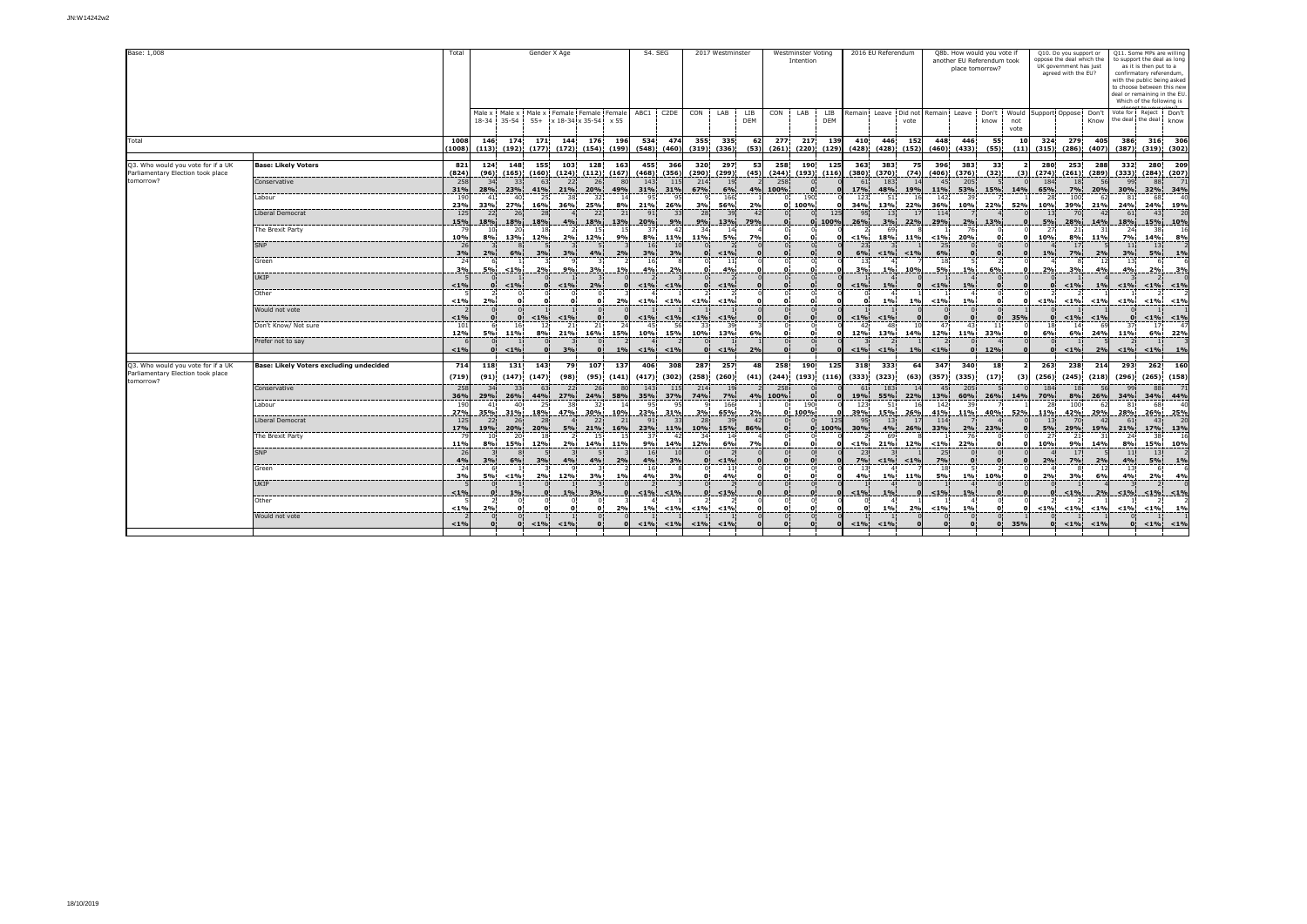| Base: 1,008                                                                                          |                                                       |                            | Gender X Age<br>Total<br>Male x   Male x   Female   Female   Female |                           |                           |                      |                     |                                | S4. SEG                    |                        | 2017 Westminster<br>CON<br>LIB<br>LAB |                                      |                     |                            | <b>Westminster Voting</b><br>Intention |                     | 2016 EU Referendum            | Q8b. How would you vote if<br>another EU Referendum took<br>place tomorrow?<br>Remain : Leave : Did not Remain : Leave<br>Don't |                               |                      |                            | Q10. Do you support or<br>oppose the deal which the<br>UK government has just<br>agreed with the EU?<br>Would Support Oppose Don't |             |                             | Q11. Some MPs are willing<br>to support the deal as long<br>as it is then put to a<br>confirmatory referendum<br>with the public being asked<br>to choose between this new<br>deal or remaining in the EU.<br>Which of the following is<br>Vote for Reject |                        |                                   |                            |                      |
|------------------------------------------------------------------------------------------------------|-------------------------------------------------------|----------------------------|---------------------------------------------------------------------|---------------------------|---------------------------|----------------------|---------------------|--------------------------------|----------------------------|------------------------|---------------------------------------|--------------------------------------|---------------------|----------------------------|----------------------------------------|---------------------|-------------------------------|---------------------------------------------------------------------------------------------------------------------------------|-------------------------------|----------------------|----------------------------|------------------------------------------------------------------------------------------------------------------------------------|-------------|-----------------------------|------------------------------------------------------------------------------------------------------------------------------------------------------------------------------------------------------------------------------------------------------------|------------------------|-----------------------------------|----------------------------|----------------------|
|                                                                                                      |                                                       |                            | Male x                                                              | 18-34 35-54               | $55+$                     | x 18-34 x 35-54 x 55 |                     |                                | ABC1                       | C <sub>2</sub> DE      |                                       |                                      | DEM                 | CON                        | LAB                                    | LIB<br>DEM          |                               |                                                                                                                                 | vote                          |                      |                            | know                                                                                                                               | not<br>vote |                             |                                                                                                                                                                                                                                                            | Know                   | the deal the deal know            |                            | Don't                |
| <b>Total</b>                                                                                         |                                                       | 1008<br>(1008)             | 146<br>(113)                                                        | 174<br>(192)              | 171<br>(177)              | 144<br>(172)         | 176                 | 196<br>$(154)$ $(199)$         | 534<br>(548)               | 474<br>(460)           |                                       | 355 335<br>$(319)$ $(336)$           | 62<br>(53)          | 277<br>(261)               | 217 139<br>(220)                       | (129)               | 410<br>$(428)$ $(428)$        | 446                                                                                                                             | 152<br>(152)                  | 448<br>(460)         | 446<br>(433)               | 55<br>(55)                                                                                                                         | 10<br>(11)  | 324<br>(315)                | 279                                                                                                                                                                                                                                                        | 405<br>$(286)$ $(407)$ | 386.                              | 316<br>$(387)$ $(319)$     | 306<br>(302)         |
| 28b. How would you vote if another EU<br>Referendum took place tomorrow?                             | <b>Base: Likely Voters</b>                            | 831<br>(832)               | 124<br>(97)                                                         | 152<br>(166)              | 155<br>(160)              | 108<br>(130)         | 129                 | 163<br>$(113)$ $(166)$         | 461<br>(473)               | 370<br>(359)           | 320                                   | 293<br>$(289)$ $(297)$               | 55<br>(47)          | 251<br>(238)               | 189<br>(193)                           | 128<br>(119)        | 366<br>$(383)$ $(369)$        | 384                                                                                                                             | 80<br>(80)                    | 410<br>(420)         | 393<br>(384)               | 28<br>(28)                                                                                                                         | (0)         | 283<br>(273)                | 254                                                                                                                                                                                                                                                        | 294<br>$(262)$ $(297)$ | 336<br>(338)                      | 286<br>(289)               | 209<br>(205)         |
|                                                                                                      | The UK should remain in the EU                        | 410<br>49%                 | 72<br><b>58%</b>                                                    | 56%                       | 58<br>37%                 | 66%                  | 57%                 | 30%                            | 250<br>54%                 | 43%                    | 87<br><b>27%</b>                      | 203<br>69%                           | 83%                 | 47<br>19%                  | 143<br>75%                             | 92%                 | 319<br>87%                    | 44<br>11%                                                                                                                       | 47<br>58%                     | 410<br>100%          |                            |                                                                                                                                    |             | 56<br>20%                   | 206<br>81%                                                                                                                                                                                                                                                 | 147<br>50%             | 194<br><b>58%</b>                 | 138<br>48%                 | 37%                  |
|                                                                                                      | The UK should leave the EU                            | 393<br>47%                 | 48<br>39%                                                           | 61<br>40%                 | 96<br>62%                 | -31<br>29%           | 51<br>39%           | 106<br>65%                     | 194<br>42%                 | 199<br>54%             | 230<br>72%                            | 82<br>28%                            | 11%                 | 202<br>80%                 | 41<br>21%                              | 5%                  | 35<br>10%                     | 333<br>87%                                                                                                                      | - 26<br>32%                   | n                    | 393<br>100%                |                                                                                                                                    |             | 224<br>79%                  | 44<br>17%                                                                                                                                                                                                                                                  | 126<br>43%             | 133<br>40%                        | 146<br>51%                 | 115<br><b>55%</b>    |
|                                                                                                      | Don't know<br>Would not vote                          | 28<br>3%                   | 3%                                                                  | 3%                        | 1%                        | 4%                   | 4%                  | 5%                             | 16<br>3%                   | 3%                     | $< 1\%$                               | 3%                                   | 6%                  | $< 1\%$                    | 3%                                     | 3%                  | 12<br>3%                      | 2%                                                                                                                              | 9%                            |                      |                            | 28<br>0.100%                                                                                                                       |             | $< 1\%$                     | 2%                                                                                                                                                                                                                                                         | $\mathcal{P}$<br>7%    | 3%                                | $< 1\%$                    | 8%                   |
| 38b. How would you vote if another EU<br>Referendum took place tomorrow?                             | <b>Base: Likely Voters excluding undecided</b>        | 803<br>(804)               | 120<br>(95)                                                         | 147<br>(161)              | 153<br>(158)              | 103<br>(124)         | 125                 | 154<br>$(109)$ $(157)$         | 445<br>(457)               | 358<br>(347)           | 317<br>(285)                          | 285<br>(289)                         | 52<br>(44)          | 248<br>(236)               | 183<br>(187)                           | 123<br>(115)        | 354<br>$(370)$ $(362)$        | 376                                                                                                                             | 73<br>(72)                    | 410<br>(420)         | 393<br>(384)               | $\Omega$<br>(0)                                                                                                                    | (0)         | 280<br>(271)                | 250                                                                                                                                                                                                                                                        | 273<br>$(257)$ $(276)$ | 327<br>(329)                      | 284<br>(287)               | 192<br>(188)         |
|                                                                                                      | The UK should remain in the EU                        | 410<br>51%                 | 72<br>60%                                                           | 86<br>58%                 | 58<br>38%                 | 70%                  | 74<br>59%           | 31%                            | 250<br>56%                 | 159<br>44%             | 87<br>27%                             | 203<br>71%                           | 89%                 | 47<br>19%                  | 143<br>78%                             | -11<br>95%          | 319<br>90%                    | 44<br>12%                                                                                                                       | 47<br>64%                     | 410<br>100%          |                            |                                                                                                                                    |             | 56<br>20%                   | 206<br>83%                                                                                                                                                                                                                                                 | 147<br>54%             | 194<br>59%                        | 138<br>49%                 | 40%                  |
|                                                                                                      | The UK should leave the EU                            | 393<br>49%                 | 48<br>40%                                                           | 61<br>42%                 | 96<br>62%                 | -31<br>30%           | 51<br>41%           | 106<br>69%                     | 194<br>44%                 | 19<br>56%              | 230<br><b>73%</b>                     | 82<br>29%                            | 11%                 | 202<br>81%                 | 41<br>22%                              | 5%                  | 35<br>10%                     | 333<br>88%                                                                                                                      | 36%                           | n:                   | 393<br>100%                |                                                                                                                                    |             | 224<br>80%                  | 44 <sup>1</sup><br>17%                                                                                                                                                                                                                                     | 126<br>46%             | 133<br>41%                        | 146<br>51%                 | 11<br>60%            |
| Q8c. How would you vote if the<br>referendum gave a choice between<br>Remain and Leave with no deal? | <b>Base: Likely Voters</b>                            | 831                        | 124                                                                 | 152                       | 155                       | 108                  | 129                 | 163                            | 461                        | 370                    | 320                                   | 293                                  | 55                  | 251                        | 189                                    | 128                 | 366                           | 384                                                                                                                             | 80                            | 410                  | 393                        | 28                                                                                                                                 |             | 283                         | 254                                                                                                                                                                                                                                                        | 294                    | 336                               | 286                        | 209                  |
|                                                                                                      | The UK should remain in the EU                        | (832)<br>429<br>52%        | (97)<br>75<br>60%                                                   | (166)<br>91<br>60%        | (160)<br>61<br>39%        | (130)<br>69%         | (113)<br>74<br>57%  | (166)<br>55<br>34%             | (473)<br>266<br>58%        | (359)<br>163<br>44%    | 93<br>29%                             | $(289)$ $(297)$<br>209<br><b>71%</b> | (47)<br>84%         | (238)<br>52<br>21%         | (193)<br>145<br><b>77%</b>             | (119)<br>119<br>93% | $(383)$ $(369)$<br>326<br>89% | 55<br>14%                                                                                                                       | (80)<br>4 <sup>c</sup><br>60% | (420)<br>408<br>100% | (384)<br>13<br>3%          | (28)<br>27%                                                                                                                        | (0)         | (273)<br>63<br>22%          | (262)<br>210<br>83%                                                                                                                                                                                                                                        | (297)<br>156<br>53%    | (338)<br>211<br>63%               | (289)<br>140<br>49%        | (205)<br>38%         |
|                                                                                                      | The UK should leave the EU with no deal               | 355<br>43%                 | 46<br>37%                                                           | 55<br>36%                 | 91<br>59%                 | 23<br>21%            | 42<br>32%           | 60%                            | 175<br>38%                 | 18<br>49%              | 218<br>68%                            | 69<br>24%                            | 9%                  | 193<br><b>77%</b>          | 34<br>18%                              | 3%                  | 33<br>9%i                     | 297<br><b>77%</b>                                                                                                               | 24<br>30%                     |                      | 353<br>90%                 | <b>7%</b>                                                                                                                          |             | 213<br><b>75%</b>           | 37<br>15%                                                                                                                                                                                                                                                  | 104<br>36%             | 111<br>33%                        | 142<br>50%                 | 49%                  |
|                                                                                                      | Don't know<br>Would not vote                          | 45<br>5%                   | 2%                                                                  | 4%<br>$\Omega$            | 2%                        | 9%                   | 11%                 | <b>5%</b>                      | $\overline{2}$<br>4%       | 2 <sup>1</sup><br>7%   | 3%                                    | 14<br>5%                             | 7%                  | 2%                         | 5%                                     | 49                  | 2%<br>$\Omega$                | -31<br>8%                                                                                                                       | 9%                            | $< 1\%$<br>- 03      | 27<br>7%                   | 17<br>63%                                                                                                                          |             | 2%                          | 3%                                                                                                                                                                                                                                                         | 11%                    | 13<br>4%                          | 1%                         | 13%                  |
| Q8c. How would you vote if the<br>referendum gave a choice between                                   | <b>Base: Likely Voters excluding undecided</b>        | < 1%<br>784<br>(785)       | 121<br>(95)                                                         | 145<br>(159)              | 152<br>(157)              | < 1%<br>97<br>(116)  | 115                 | < 1%<br>153<br>$(101)$ $(157)$ | 441<br>(453)               | < 1%<br>343<br>(332)   | n÷<br>311<br>(280)                    | $< 1\%$<br>279<br>(283)              | 52<br>(44           | 245<br>(232)               | < 1%<br>179<br>(183)                   | 122<br>(114)        | 359<br>(376)                  | $< 1\%$<br>352<br>(337)                                                                                                         | 73<br>(72)                    | 408<br>(419)         | $< 1\%$<br>366<br>(356)    | 3%<br>10<br>(10)                                                                                                                   | (0)         | $< 1\%$<br>276<br>(265)     | n<br>248<br>(255)                                                                                                                                                                                                                                          | < 1%<br>260<br>(265)   | $< 1\%$<br>322<br>(323)           | 282<br>(284)               | < 1%<br>180<br>(178) |
| Remain and Leave with no deal?                                                                       | The UK should remain in the EU                        | 429                        | 75                                                                  | 91                        | 61                        | 74                   | 74                  | 55                             | 266<br>60%                 | 163<br>48%             | 93                                    | 209                                  |                     | 52                         | 145                                    | 11                  | 326                           | 55                                                                                                                              | 49                            | 408                  | 13<br>4%                   |                                                                                                                                    |             | 63<br>23%                   | 210                                                                                                                                                                                                                                                        | 156                    | 211                               | 140<br>50%                 | 44%                  |
|                                                                                                      | The UK should leave the EU with no deal               | 55%<br>355<br>45%          | 62%<br>46<br>38%                                                    | 63%<br>55<br>37%          | 40%<br>91<br>60%          | 76%<br>23<br>24%     | 64%<br>42<br>36%    | 36%<br>QR<br>64%               | 175<br>40%                 | 180<br>52%             | 30%<br>218<br>70%                     | <b>75%</b><br>-69<br>25%             | 90%<br>10%          | 21%<br>193<br>79%          | 81%<br>- 34<br>19%                     | 97%<br>3%           | 91%<br>33<br>9%               | <b>15%</b><br>297<br>85%                                                                                                        | 67%<br>- 24<br>33%            | 100%                 | 353<br>96%                 | 80%<br>20%                                                                                                                         |             | 213<br>77%                  | 85%<br>37<br>15%                                                                                                                                                                                                                                           | 60%<br>104<br>40%      | <b>65%</b><br>111<br>35%          | 142<br>50%                 | 101<br>56%           |
| Q10. Do you support or oppose the deal Base: All respondents<br>which the UK government has just     |                                                       | 1008                       | 146                                                                 | 174                       | 171                       | 144                  | 176                 | 196                            | 534                        | 474                    | 355                                   | 335                                  | 62                  | 277                        | 217                                    | 139                 | 410                           | 446                                                                                                                             | 152                           | 448                  | 446                        | 55                                                                                                                                 | 10          | 324                         | 279                                                                                                                                                                                                                                                        | 405                    | 386                               | 316                        | 306                  |
| agreed with the EU?                                                                                  | Support                                               | 1008)<br>324<br>32%        | (113)<br>47<br>32%                                                  | (192)<br>53<br>31%        | (177)<br>82<br>48%        | (172)<br>-27<br>19%  | (154)<br>35<br>20%  | (199)<br>40%                   | (548)<br>178<br>33%        | (460)<br>146<br>31%    | 189<br><b>53%</b>                     | $(319)$ $(336)$<br>64<br>19%         | (53)<br>21%         | (261)<br>190<br>69%        | (220)<br>-37<br>17%                    | (129)<br>10%        | $(428)$ $(428)$<br>81<br>20%  | 215<br>48%                                                                                                                      | (152)<br>27<br>18%            | (460)<br>60<br>13%   | (433)<br>240<br><b>54%</b> | (55)<br>$11\%$                                                                                                                     | (11)<br>47% | (315)<br>324<br>100%        |                                                                                                                                                                                                                                                            | $(286)$ $(407)$        | (387)<br>157<br>41%               | (319)<br>82<br>26%         | (302)<br>28%         |
|                                                                                                      | Oppose                                                | 279<br>28%                 | 54<br>37%                                                           | 72<br>41%                 | 50<br>29%                 | -31<br>21%           | 41<br>23%           | -32<br>16%                     | 176<br>33%                 | 10<br>22%              | 53<br>15%                             | 146<br>44%                           | 32%                 | 23<br>8%                   | 107<br>49%                             | 52%                 | 179<br>44%                    | 68<br>15%                                                                                                                       | -32<br>21%                    | 218<br>49%           | -52<br>12%                 | <b>10%</b>                                                                                                                         | 17%         |                             | 279<br>0.100%                                                                                                                                                                                                                                              |                        | 86<br>22%                         | 153<br>48%                 | 13%                  |
|                                                                                                      | Don't Know                                            | 405<br>40%                 | 45<br>31%                                                           | 49<br>28%                 | 40<br>23%                 | 86<br>60%            | 99<br><b>56%</b>    | 85<br>44%                      | 181<br>34%                 | 22 <sup>4</sup><br>47% | 113<br>32%                            | 125<br>37%                           | 47%                 | 63<br>23%                  | 74<br>34%                              | 38%                 | 150<br>37%                    | 162<br>36%                                                                                                                      | 93<br>61%                     | 171<br>38%           | 154<br>35%                 | 44<br>79%                                                                                                                          | 36%         |                             |                                                                                                                                                                                                                                                            | 405<br>0.100%          | 142<br>37%                        | 81<br>26%                  | 18<br>59%            |
| Q10. Do you support or oppose the deal<br>which the UK government has just<br>agreed with the EU?    | Base: All respondents, excluding undecided<br>Support | 603<br>(601)<br>324<br>54% | 101<br>(79)<br>47<br>46%                                            | 125<br>(137)<br>53<br>43% | 131<br>(136)<br>82<br>62% | 58<br>(70)<br>47%    | -771<br>(68)<br>46% | 111<br>(111)<br>71%            | 354<br>(356)<br>178<br>50% | 249<br>(245)<br>59%    | 242<br>189<br><b>78%</b>              | 210<br>$(216)$ $(212)$<br>64<br>30%  | - 33<br>(28)<br>40% | 214<br>(200)<br>190<br>89% | 143<br>(145)<br>26%                    | 87<br>(82)<br>16%   | 260<br>(271)<br>81<br>31%     | 284<br>(270)<br>215<br><b>76%</b>                                                                                               | 59<br>(60)<br>46%             | 278<br>(285)<br>22%  | 292<br>(281)<br>240<br>82% | 12<br>(12)<br><b>53%</b>                                                                                                           | (7)<br>74%  | 324<br>(315)<br>324<br>100% | 279<br>(286)                                                                                                                                                                                                                                               | (0)                    | 244<br>(244)<br>157<br><b>65%</b> | 235<br>(236)<br>-82<br>35% | 124<br>(121)<br>68%  |
|                                                                                                      | Oppose                                                | 279<br>46%                 | 54<br><b>54%</b>                                                    | - 72<br>57%               | 50<br><b>38%</b>          | -31<br><b>53%</b>    | 41<br>54%           | -32<br>29%                     | 176<br>50%                 | 103<br>41%             | 53<br>22%                             | 146<br><b>70%</b>                    | 60%                 | 23<br>11%                  | 107<br>74%                             | 84%                 | 179<br>69%                    | 68<br>24%                                                                                                                       | -32<br><b>54%</b>             | 218<br>78%           | -52<br><b>18%</b>          | 47%                                                                                                                                | 26%         |                             | 279<br>0:100%                                                                                                                                                                                                                                              |                        | 86<br>35%                         | 153<br>65%                 | 32%                  |